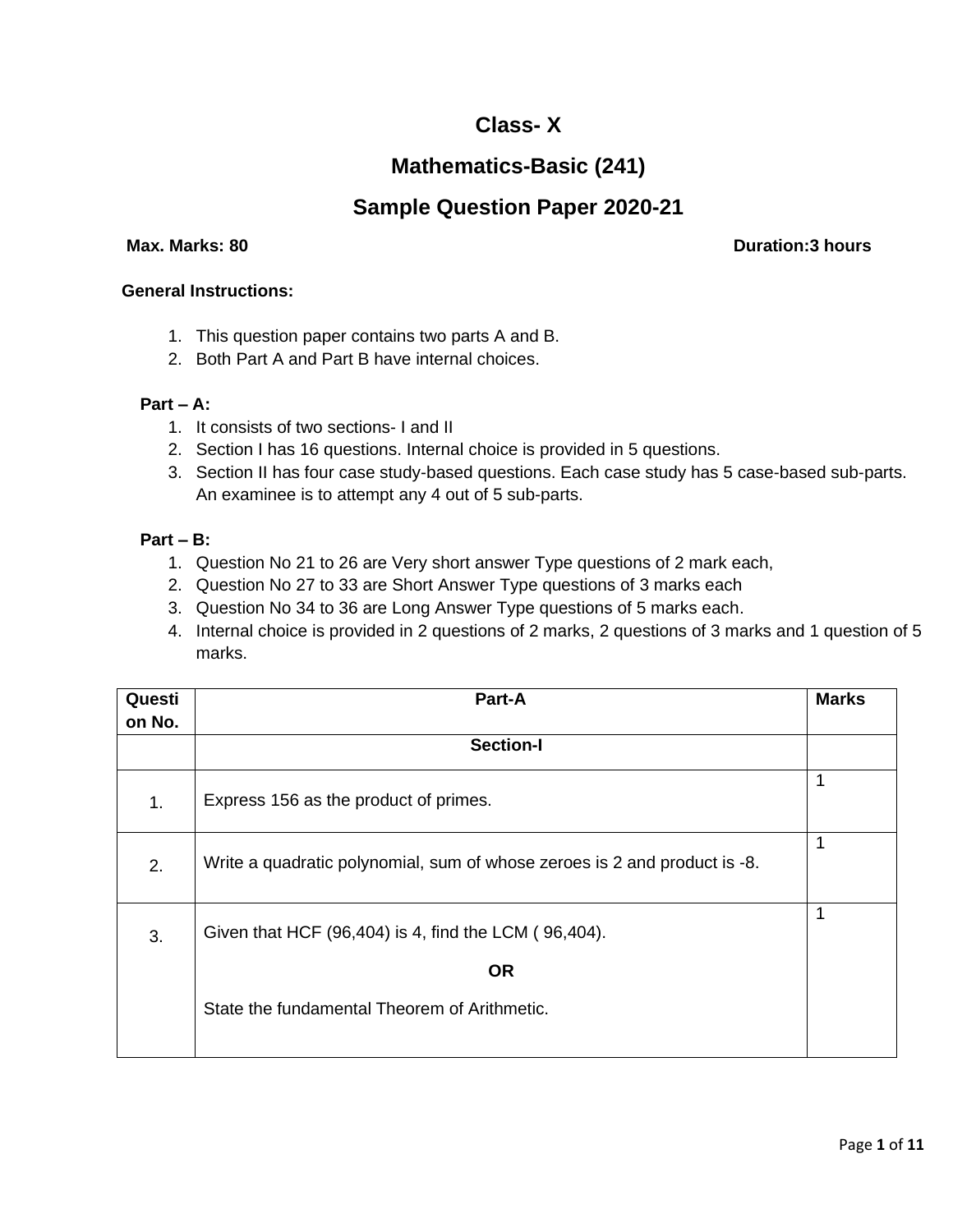| 4              | On comparing the ratios of the coefficients, find out whether the pair of<br>equations $x - 2y = 0$ and $3x + 4y - 20 = 0$ is consistent or inconsistent. | 1            |
|----------------|-----------------------------------------------------------------------------------------------------------------------------------------------------------|--------------|
| 5              | If a and b are co-prime numbers, then find the HCF (a, b).                                                                                                | $\mathbf 1$  |
| 6              | Find the area of a sector of a circle with radius 6cm if angle of the sector is<br>60°. (Take $\pi = 22/7$ )                                              | $\mathbf 1$  |
|                | <b>OR</b>                                                                                                                                                 |              |
|                | A horse tied to a pole with 28m long rope. Find the perimeter of the field where<br>the horse can graze. (Take $\pi = 22/7$ )                             |              |
| $\overline{7}$ | In the given fig. DE    BC, $\Box$ ADE =70° and $\Box$ BAC=50°, then angle<br>$\mathsf{L}\mathsf{BCA} = \_\_\_\_\_\_\_\_\$                                | $\mathbf{1}$ |
|                | E<br>в                                                                                                                                                    |              |
|                | <b>OR</b>                                                                                                                                                 |              |
|                | In the given figure, $AD = 2cm$ , $BD = 3 cm$ , $AE = 3.5 cm$ and $AC = 7 cm$ . Is DE<br>parallel to BC ?                                                 |              |
|                | A<br>E<br>D<br>в                                                                                                                                          |              |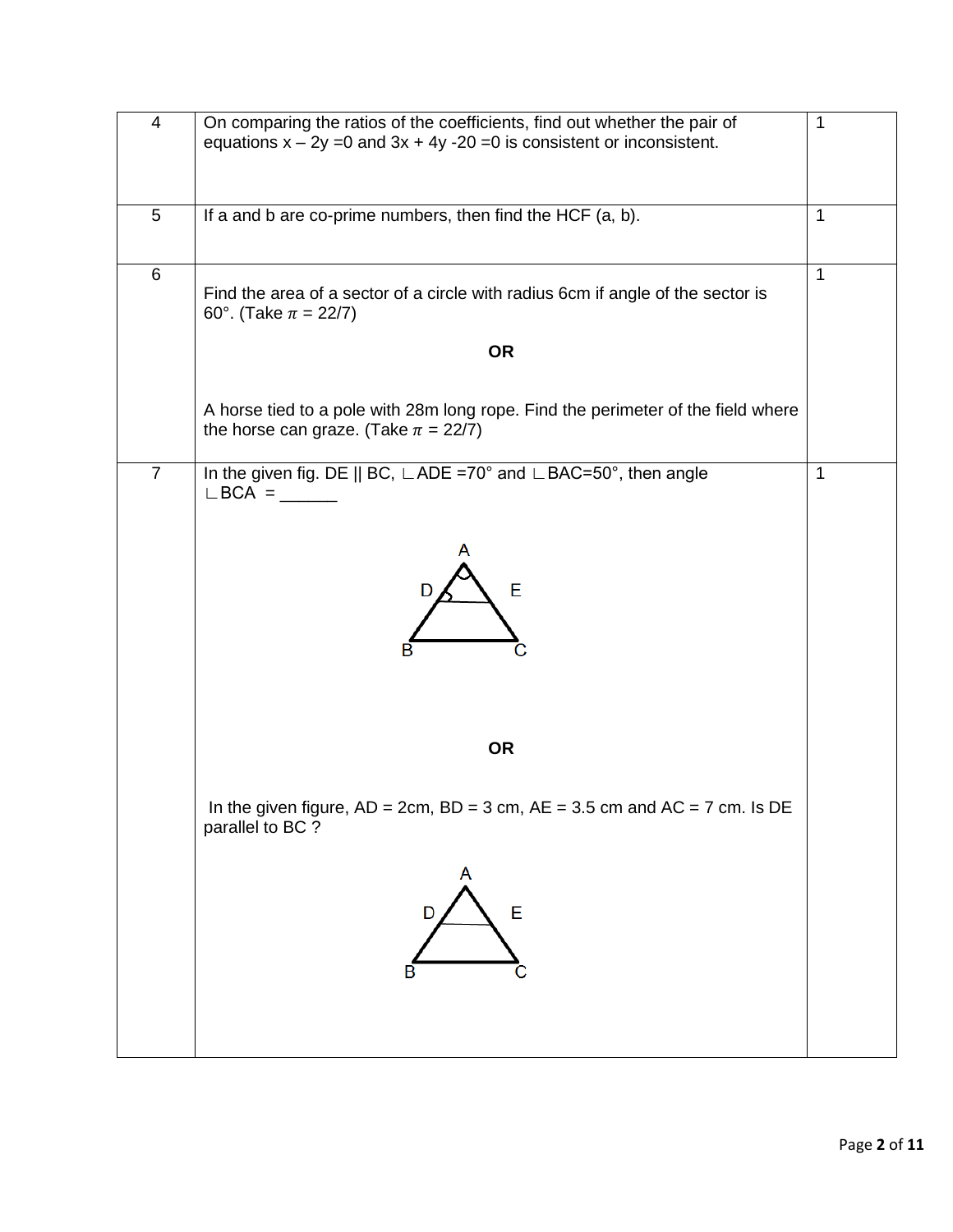| 8  | The cost of fencing a circular field at the rate of Rs.24 per metre is Rs. 5280.<br>Find the radius of the field.                                                                                                                                                                             | $\mathbf{1}$ |
|----|-----------------------------------------------------------------------------------------------------------------------------------------------------------------------------------------------------------------------------------------------------------------------------------------------|--------------|
| 9  | A tree breaks due to storm and the broken part bends so that the top of the<br>tree touches the ground where it makes an angle 30°. The distance between<br>the foot of the tree to the point where the top touches the ground is 8m. Find<br>the height of the tree from where it is broken. | $\mathbf{1}$ |
| 10 | If the perimeter and the area of a circle are numerically equal, then find the<br>radius of the circle                                                                                                                                                                                        | $\mathbf{1}$ |
| 11 | Write the empirical relationship among mean, median and mode.                                                                                                                                                                                                                                 | $\mathbf{1}$ |
| 12 | To divide a line segment BC internally in the ratio $3:5$ , we draw a ray BX<br>such that ∠CBX is an acute angle. What will be the minimum number of points<br>to be located at equal distances, on ray BX?                                                                                   | $\mathbf{1}$ |
| 13 | For what values of p does the pair of equations $4x + p y +8 = 0$ and $2x + 2y +2$<br>=0 has unique solution?                                                                                                                                                                                 | $\mathbf{1}$ |
|    | <b>OR</b>                                                                                                                                                                                                                                                                                     |              |
|    | What type of straight lines will be represented by the system of equations $2x +$<br>$3y = 5$ and $4x + 6y = 7$ ?                                                                                                                                                                             |              |
| 14 | A bag contains 3 red balls and 5 black balls. A ball is drawn at random from<br>the bag. What is the probability that the ball drawn is red?                                                                                                                                                  | $\mathbf{1}$ |
|    | <b>OR</b>                                                                                                                                                                                                                                                                                     |              |
|    | A die is thrown once. What is the probability of getting a prime number?                                                                                                                                                                                                                      |              |
| 15 | A tower stands vertically on the ground. From a point on the ground, which is<br>15m away from the foot of the tower, the angle of elevation of the top of the<br>tower is found to be 60°. Find the height of the tower.                                                                     | 1            |
| 16 | Probability of an event E + Probability of the event $\overline{E}$ (not E) is,                                                                                                                                                                                                               | $\mathbf{1}$ |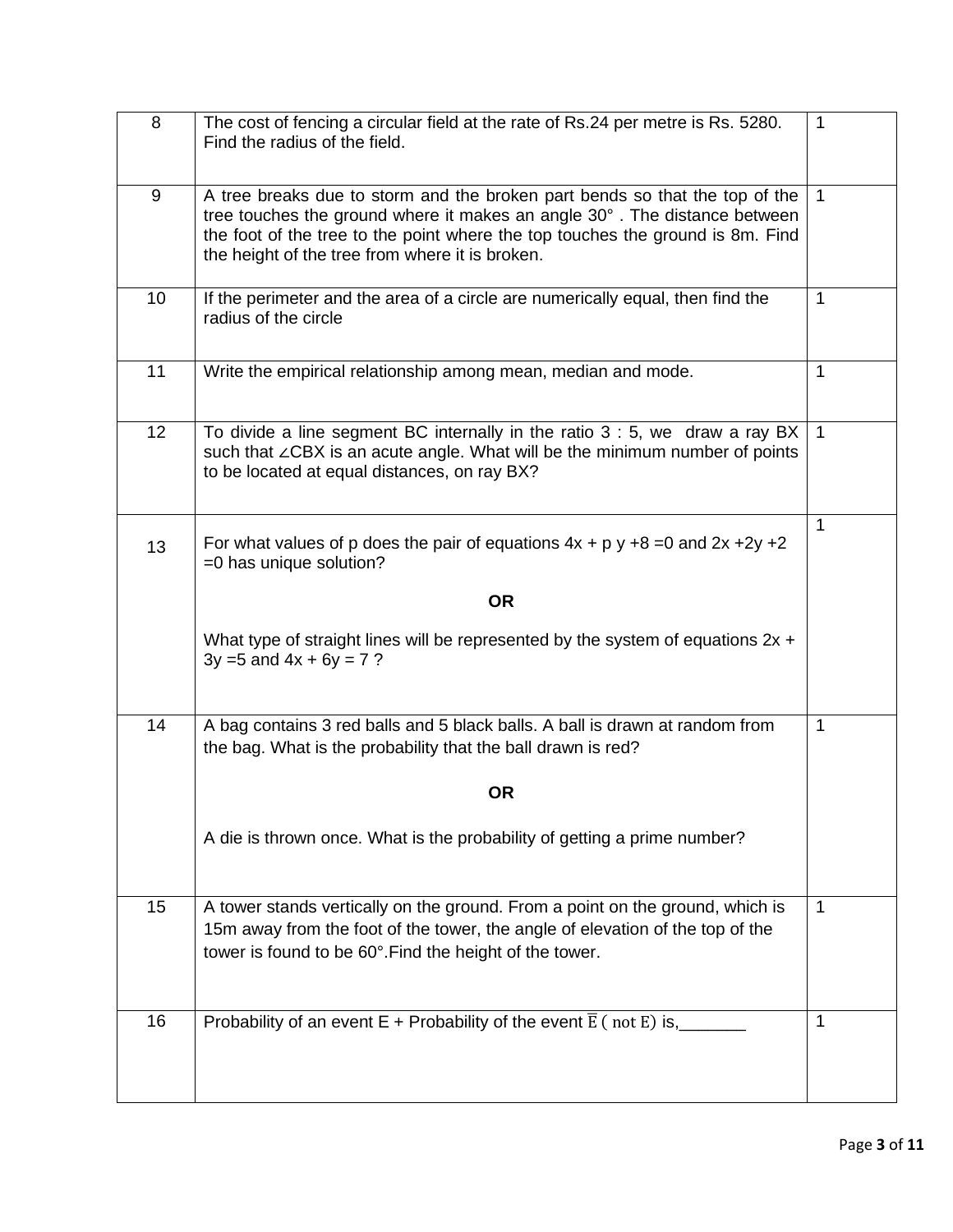|      | <b>Section-II</b>                                                                                                                                                                                                                                                                                                                                                                                                                                                                                                                                       |              |
|------|---------------------------------------------------------------------------------------------------------------------------------------------------------------------------------------------------------------------------------------------------------------------------------------------------------------------------------------------------------------------------------------------------------------------------------------------------------------------------------------------------------------------------------------------------------|--------------|
|      | Case study-based questions are compulsory. Attempt any 4 sub parts                                                                                                                                                                                                                                                                                                                                                                                                                                                                                      |              |
|      | from each question. Each question carries 1 mark                                                                                                                                                                                                                                                                                                                                                                                                                                                                                                        |              |
|      |                                                                                                                                                                                                                                                                                                                                                                                                                                                                                                                                                         |              |
| 17   |                                                                                                                                                                                                                                                                                                                                                                                                                                                                                                                                                         |              |
|      | Mathematics teacher of a school took her 10 <sup>th</sup> standard students to show Red<br>fort. It was a part of their Educational trip. The teacher had interest in history<br>as well. She narrated the facts of Red fort to students. Then the teacher said<br>in this monument one can find combination of solid figures. There are 2 pillars<br>which are cylindrical in shape. Also 2 domes at the corners which are<br>hemispherical.7 smaller domes at the centre. Flag hoisting ceremony on<br>Independence Day takes place near these domes. |              |
| i)   | How much cloth material will be required to cover 2 big domes each of radius<br>2.5 metres? (Take $\pi = 22/7$ )                                                                                                                                                                                                                                                                                                                                                                                                                                        | $\mathbf{1}$ |
|      | a) $75m^2$<br>b) $78.572$<br>c) 87.47m <sup>2</sup><br>d) $25.8m2$<br>b)                                                                                                                                                                                                                                                                                                                                                                                                                                                                                |              |
| ii)  | Write the formula to find the volume of a cylindrical pillar.                                                                                                                                                                                                                                                                                                                                                                                                                                                                                           | $\mathbf 1$  |
|      | a) $\prod r^2 h$<br>$b)$ $\Pi$ rl<br>c) $\prod r(l + r)$<br>d) $2\pi r$                                                                                                                                                                                                                                                                                                                                                                                                                                                                                 |              |
| iii) | Find the lateral surface area of two pillars if height of the pillar is 7m and                                                                                                                                                                                                                                                                                                                                                                                                                                                                          | $\mathbf{1}$ |
|      | radius of the base is 1.4m.                                                                                                                                                                                                                                                                                                                                                                                                                                                                                                                             |              |
|      | a) $112.3 \text{cm}^2$ b) $123.2 \text{m}^2$ c) $90 \text{m}^2$ d) $345.2 \text{cm}^2$                                                                                                                                                                                                                                                                                                                                                                                                                                                                  |              |
| iv)  | How much is the volume of a hemisphere if the radius of the base is 3.5m?                                                                                                                                                                                                                                                                                                                                                                                                                                                                               | 1            |
|      | a) $85.9 \text{ m}^3$<br>b) 80 $m^3$<br>c) 98 $m^3$<br>d) 89.83 $m3$                                                                                                                                                                                                                                                                                                                                                                                                                                                                                    |              |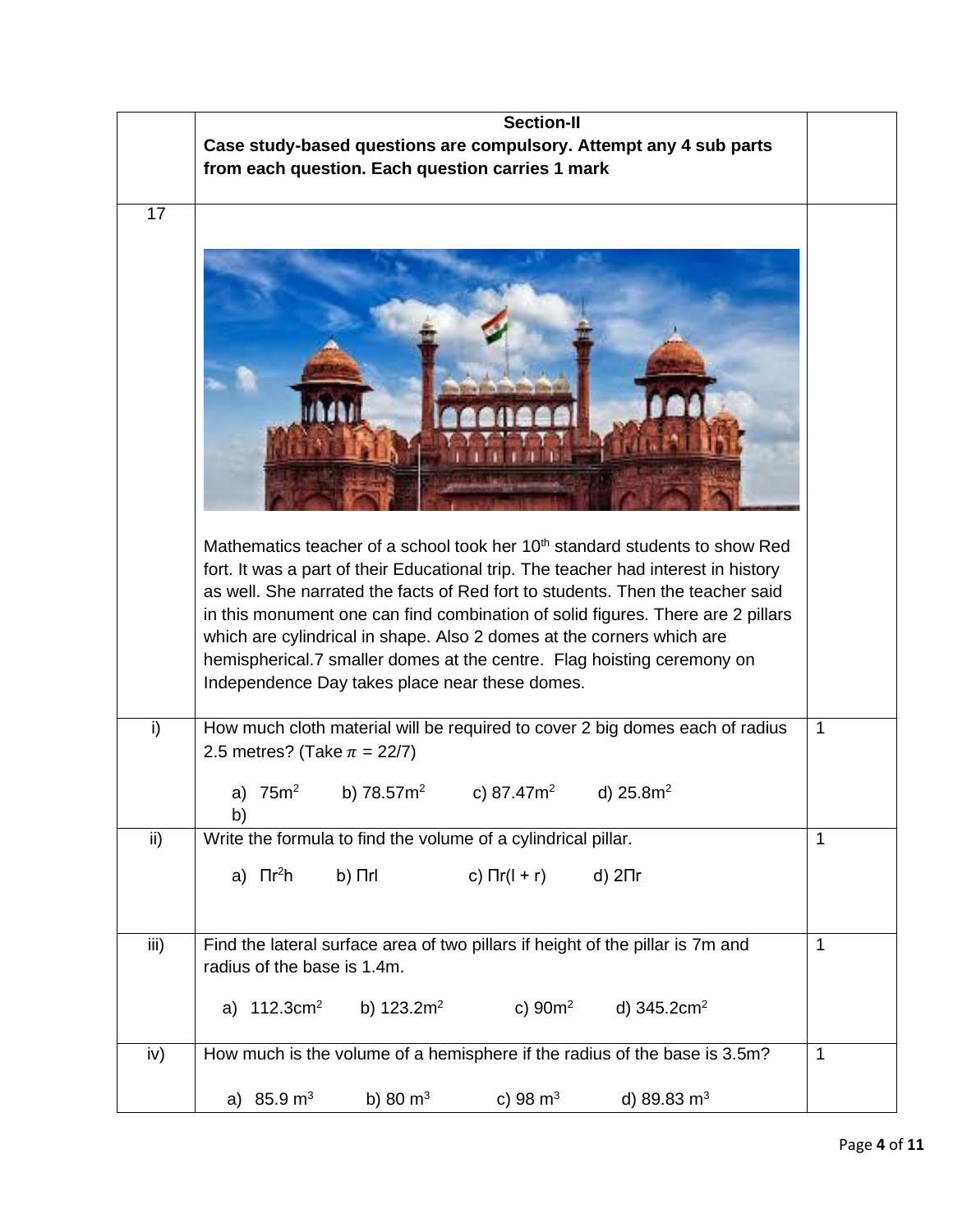| V)   | What is the ratio of sum of volumes of two hemispheres of radius 1cm each to                                                                                                                                                                                                                                                                                                           | $\mathbf{1}$ |  |  |  |
|------|----------------------------------------------------------------------------------------------------------------------------------------------------------------------------------------------------------------------------------------------------------------------------------------------------------------------------------------------------------------------------------------|--------------|--|--|--|
|      | the volume of a sphere of radius 2 cm?                                                                                                                                                                                                                                                                                                                                                 |              |  |  |  |
|      | b) 1:8 c) 8:1 d) 1:16<br>a) 1:1                                                                                                                                                                                                                                                                                                                                                        |              |  |  |  |
| 18   | Class X students of a secondary school in Krishnagar have been allotted a<br>rectangular plot of a land for gardening activity. Saplings of Gulmohar are<br>planted on the boundary at a distance of 1m from each other. There is a<br>triangular grassy lawn in the plot as shown in the fig. The students are to sow<br>seeds of flowering plants on the remaining area of the plot. |              |  |  |  |
|      | Considering A as origin, answer question (i) to (v)                                                                                                                                                                                                                                                                                                                                    |              |  |  |  |
|      |                                                                                                                                                                                                                                                                                                                                                                                        |              |  |  |  |
| i)   | Considering A as the origin, what are the coordinates of A?                                                                                                                                                                                                                                                                                                                            | $\mathbf{1}$ |  |  |  |
|      | a) $(0,1)$ b) $(1,0)$ c) $(0,0)$ d) $(-1,-1)$                                                                                                                                                                                                                                                                                                                                          |              |  |  |  |
| ii)  | What are the coordinates of P?                                                                                                                                                                                                                                                                                                                                                         | $\mathbf{1}$ |  |  |  |
|      | a) $(4,6)$ b) $(6,4)$ c) $(4,5)$ d) $(5,4)$                                                                                                                                                                                                                                                                                                                                            |              |  |  |  |
| iii) | What are the coordinates of R?                                                                                                                                                                                                                                                                                                                                                         | 1            |  |  |  |
|      | a) $(6,5)$ b) $(5,6)$ c) $(6,0)$ d) $(7,4)$                                                                                                                                                                                                                                                                                                                                            |              |  |  |  |
| iv)  | What are the coordinates of D?                                                                                                                                                                                                                                                                                                                                                         | 1            |  |  |  |
|      | a) $(16,0)$ b) $(0,0)$ c) $(0,16)$ d) $(16,1)$                                                                                                                                                                                                                                                                                                                                         |              |  |  |  |
| V)   | What are the coordinate of P if D is taken as the origin?                                                                                                                                                                                                                                                                                                                              | 1            |  |  |  |
|      | a) $(12,2)$ b) $(-12,6)$ c) $(12,3)$ d) $(6,10)$                                                                                                                                                                                                                                                                                                                                       |              |  |  |  |
|      |                                                                                                                                                                                                                                                                                                                                                                                        |              |  |  |  |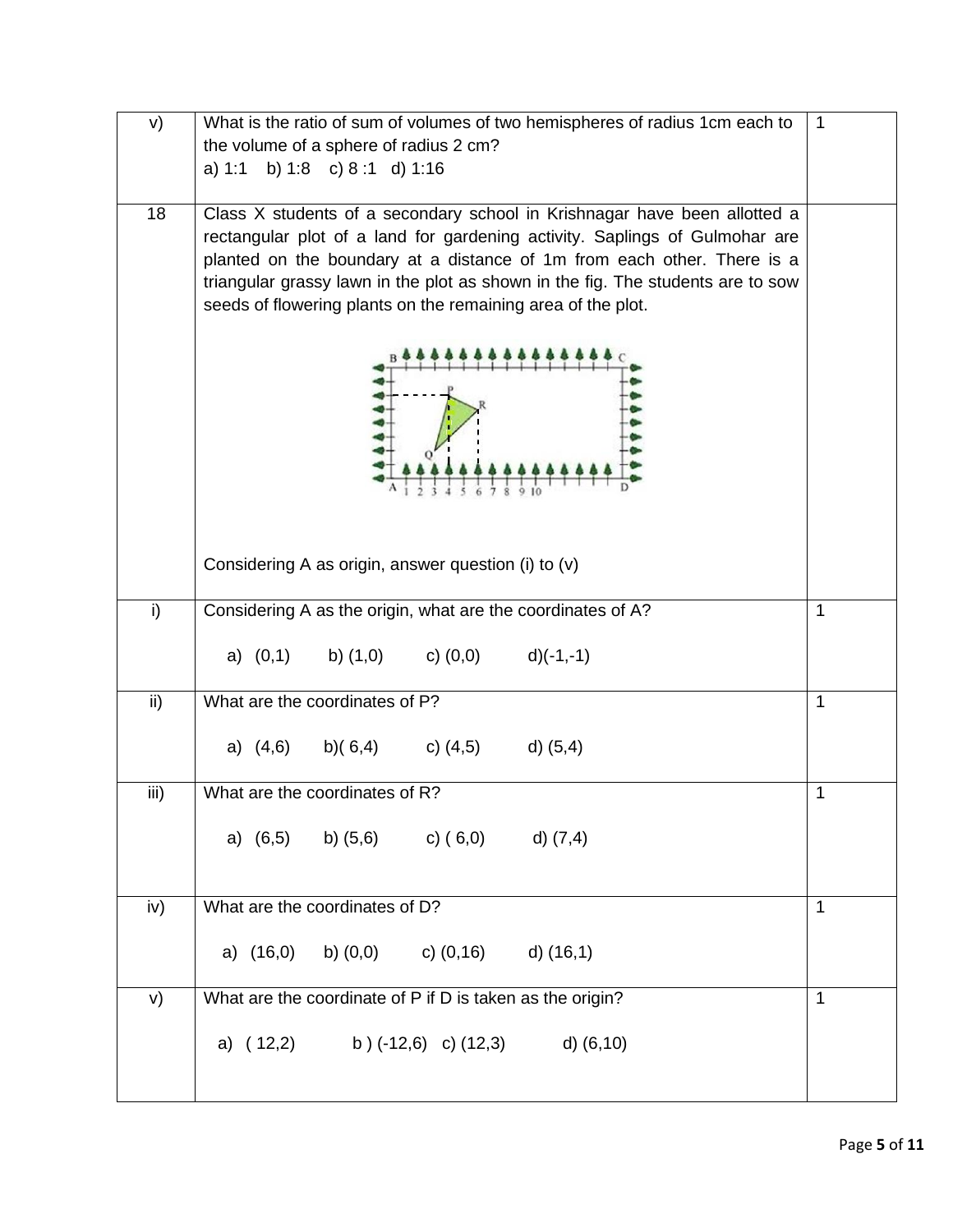| 19   |                                                                                                                                                                                                                                                                                                         |              |
|------|---------------------------------------------------------------------------------------------------------------------------------------------------------------------------------------------------------------------------------------------------------------------------------------------------------|--------------|
|      | Rahul is studying in X Standard. He is making a kite to fly it on a Sunday. Few<br>questions came to his mind while making the kite. Give answers to his<br>questions by looking at the figure.                                                                                                         |              |
| i)   | Rahul tied the sticks at what angles to each other?<br>a) $30^\circ$<br>c) $90^\circ$<br>b) $60^\circ$<br>d) $60^\circ$                                                                                                                                                                                 | $\mathbf 1$  |
| ii)  | Which is the correct similarity criteria applicable for smaller triangles at the<br>upper part of this kite?<br>a) RHS b) SAS c) SSA d) AAS                                                                                                                                                             | 1            |
| iii) | Sides of two similar triangles are in the ratio 4:9. Corresponding medians of<br>these triangles are in the ratio,<br>a) 2:3 b) 4:9 c) 81:16<br>d) 16:81                                                                                                                                                | $\mathbf{1}$ |
| iv)  | In a triangle, if square of one side is equal to the sum of the squares of the<br>other two sides, then the angle opposite the first side is a right angle. This<br>theorem is called as,<br>a) Pythagoras theorem b) Thales theorem<br>c) Converse of Thales theorem d) Converse of Pythagoras theorem | 1            |
| V)   | What is the area of the kite, formed by two perpendicular sticks of length 6 cm<br>and 8 cm?                                                                                                                                                                                                            | 1            |
|      | b) 14 cm <sup>2</sup> c) 24 cm <sup>2</sup> d) 96 cm <sup>2</sup><br>a) $48 \text{ cm}^2$                                                                                                                                                                                                               |              |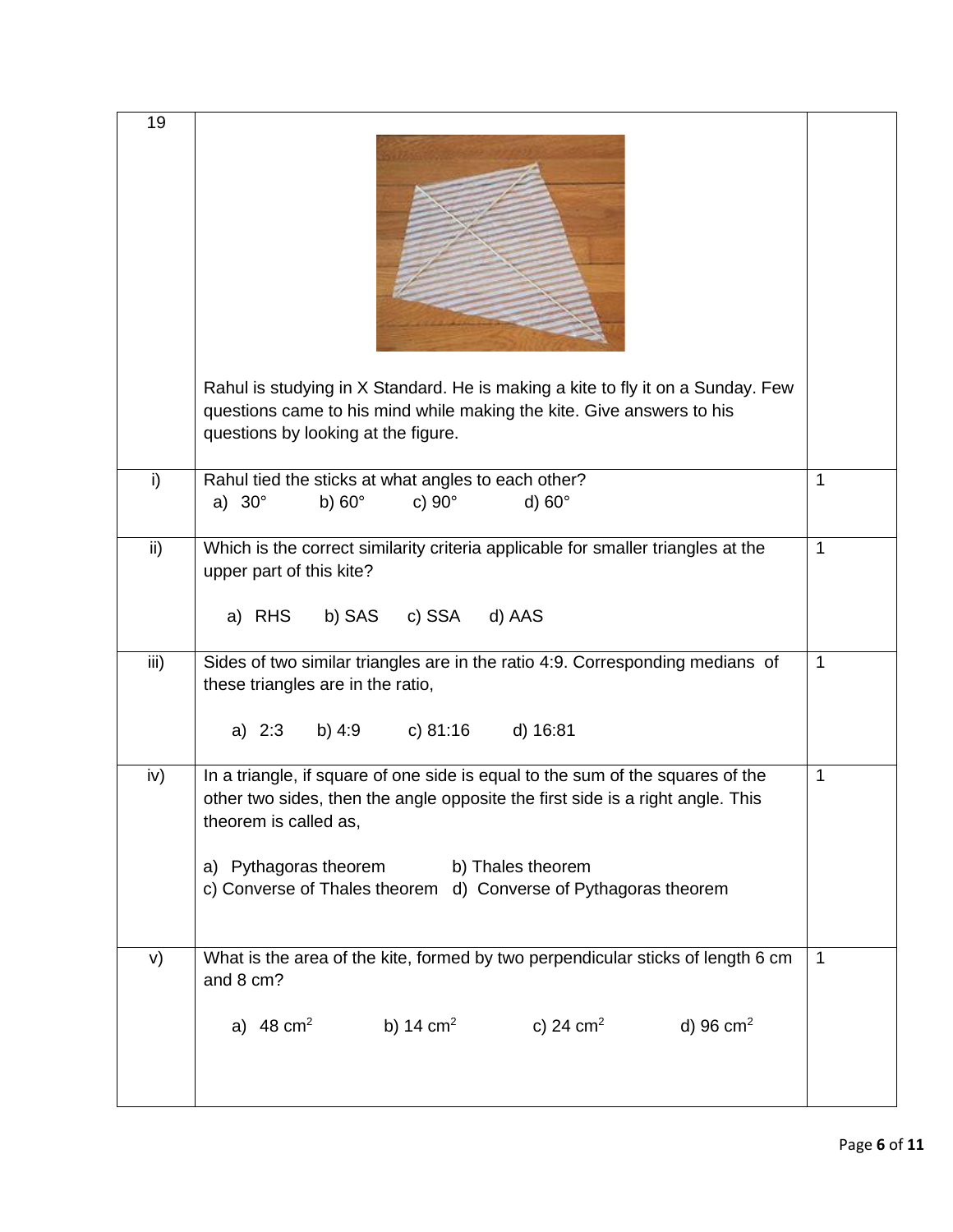| 20            | Due to heavy storm an electric wire got bent as shown in the figure. It followed |              |
|---------------|----------------------------------------------------------------------------------|--------------|
|               | a mathematical shape. Answer the following questions below.                      |              |
|               |                                                                                  |              |
|               |                                                                                  |              |
|               |                                                                                  |              |
|               |                                                                                  |              |
|               |                                                                                  |              |
|               |                                                                                  |              |
|               |                                                                                  |              |
|               |                                                                                  |              |
|               |                                                                                  |              |
|               |                                                                                  |              |
|               |                                                                                  |              |
|               |                                                                                  |              |
| i)            | Name the shape in which the wire is bent                                         | 1            |
|               | b) ellipse c) linear d) Parabola<br>a) Spiral                                    |              |
|               |                                                                                  |              |
| $\mathsf{ii}$ | How many zeroes are there for the polynomial (shape of the wire)                 | $\mathbf{1}$ |
|               |                                                                                  |              |
|               | $d)$ 1<br>a) 2 b) 3<br>$d)$ 0                                                    |              |
|               |                                                                                  |              |
| iii)          | The zeroes of the polynomial are                                                 | $\mathbf{1}$ |
|               |                                                                                  |              |
|               | a) $-1$ , 5 b) $-1$ , 3 c) 3, 5 d) $-4$ , 2                                      |              |
|               |                                                                                  |              |
| iv)           | What will be the expression of the polynomial?                                   | $\mathbf{1}$ |
|               |                                                                                  |              |
|               | a) $x^2+2x-3$ b) $x^2-2x+3$ c) $x^2-2x-3$ d) $x^2+2x+3$                          |              |
| V)            | What is the value of the polynomial if $x = -1$ ?                                | 1            |
|               |                                                                                  |              |
|               | b) -18 c)) 18<br>$d)$ 0<br>a) 6                                                  |              |
|               |                                                                                  |              |
|               |                                                                                  |              |
|               |                                                                                  |              |
|               | Part-B                                                                           |              |
|               | All questions are compulsory. In case of internal choices, attempt               |              |
|               | anyone.                                                                          |              |
|               |                                                                                  |              |
| 21            | Find the coordinates of the point which divides the line segment joining the     | 2            |
|               | points (4, -3) and (8,5) in the ratio 3:1 internally.                            |              |
|               |                                                                                  |              |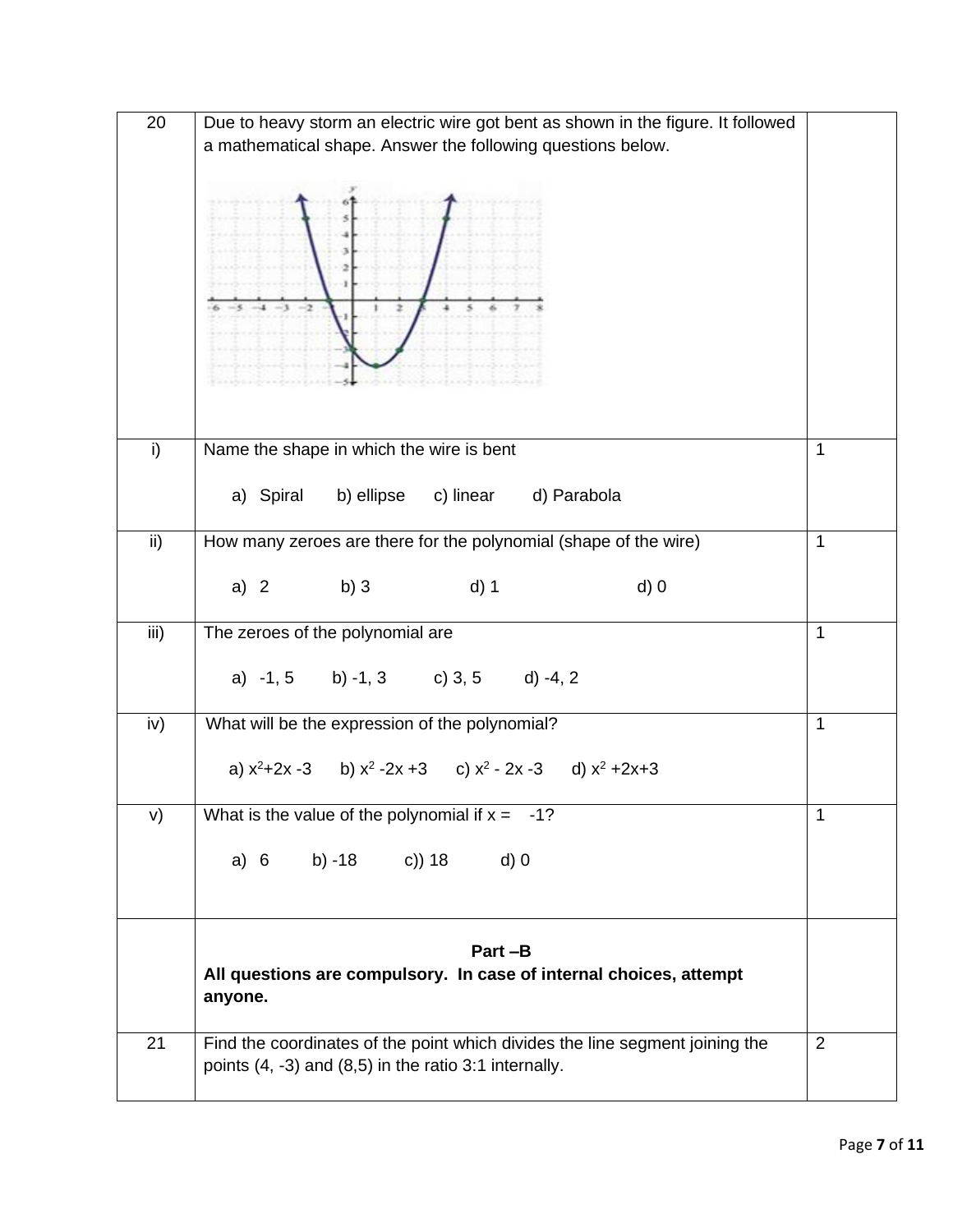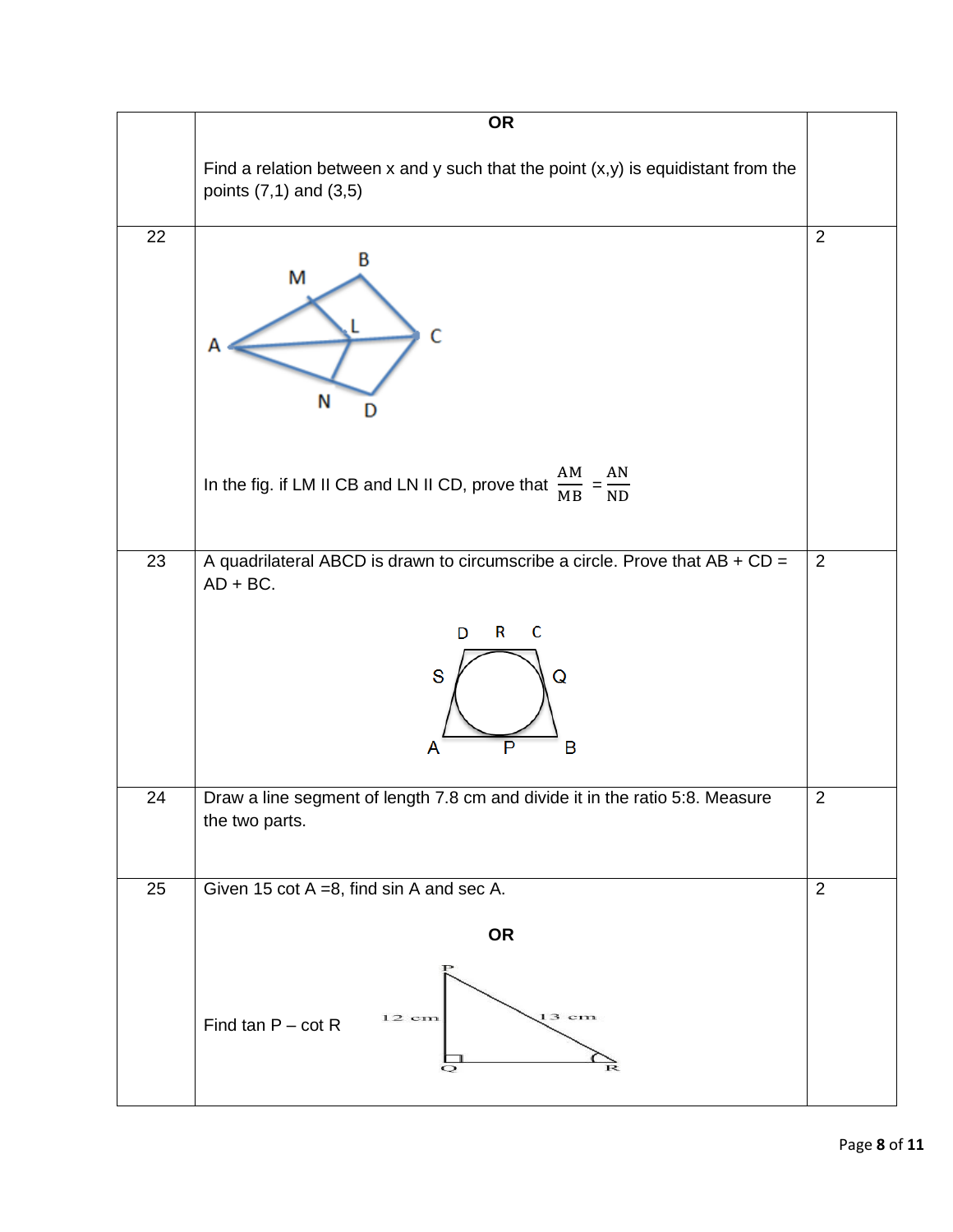| 26 | How many terms of the A. P: $9,17,25, \dots$ must be taken to give a sum 636?                                                                                                                                                            | $\overline{2}$ |
|----|------------------------------------------------------------------------------------------------------------------------------------------------------------------------------------------------------------------------------------------|----------------|
|    | Part-B                                                                                                                                                                                                                                   |                |
|    | All questions are compulsory. In case of internal choices, attempt<br>anyone.                                                                                                                                                            |                |
| 27 | Prove that $\sqrt{3}$ is an irrational number.                                                                                                                                                                                           | 3              |
| 28 | Two tangents TP and TQ are drawn to a circle with centre O from an external<br>point T. Prove that $\Box$ PTQ = 2 $\Box$ OPQ.                                                                                                            | 3              |
| 29 | Meena went to a bank to withdraw Rs.2,000. She asked the cashier to give<br>her Rs.50 and Rs.100 notes only. Meena got 25 notes in all. Find how many<br>notes of Rs.50 and Rs.100 she received.                                         | 3              |
| 30 | A box contains 90 discs which are numbered from 1 to 90. If one disc is drawn<br>at random from the box, find the probability that it bears<br>(i) a two-digit number<br>(ii) a perfect square number.<br>(iii) a number divisible by 5. | 3              |
|    | <b>OR</b>                                                                                                                                                                                                                                |                |
|    | One card is drawn from a well shuffled deck of 52 cards. Find the probability of<br>getting<br>(i)<br>A king of red colour.<br>A spade<br>(ii)<br>The queen of diamonds<br>(iii)                                                         |                |
| 31 | Metallic spheres of radii 6cm, 8cm and 10cm respectively are melted to form a<br>solid sphere. Find the radius of the resulting sphere.                                                                                                  | 3              |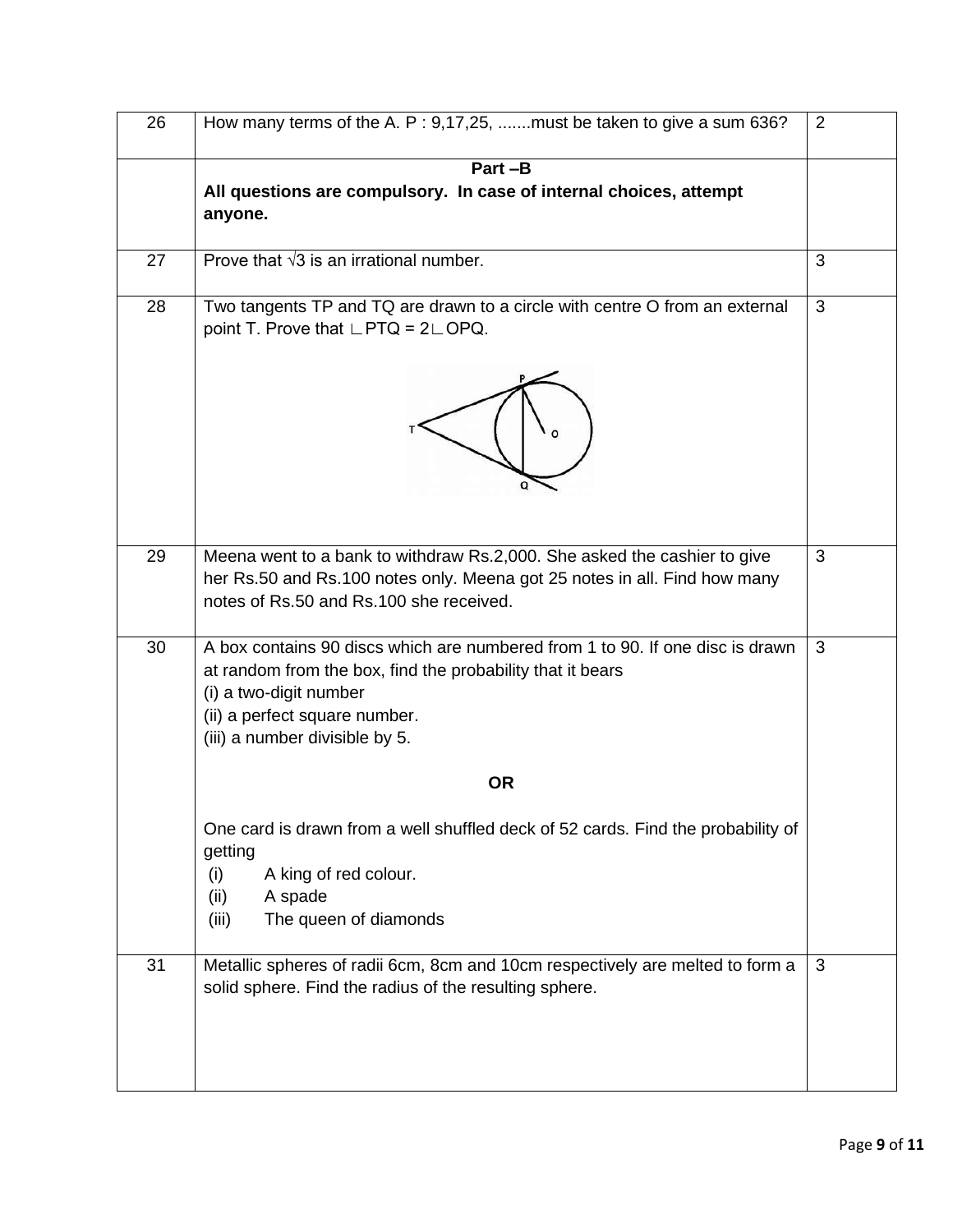| 32 | sin A-cosA+1<br>1<br>Prove that<br>secA-tanA<br>$sinA + cosA - 1$                                                                                                                                                                                                                                                                  | 3               |
|----|------------------------------------------------------------------------------------------------------------------------------------------------------------------------------------------------------------------------------------------------------------------------------------------------------------------------------------|-----------------|
| 33 | A motor boat whose speed in still water is 18 km/h, takes 1 hour more to go 24                                                                                                                                                                                                                                                     | 3               |
|    | km upstream than to return downstream to the same spot. Find the speed of<br>the stream.                                                                                                                                                                                                                                           |                 |
|    | <b>OR</b>                                                                                                                                                                                                                                                                                                                          |                 |
|    | Find two consecutive odd positive integers, sum of whose squares is 290.                                                                                                                                                                                                                                                           |                 |
|    | Part-B                                                                                                                                                                                                                                                                                                                             |                 |
|    | All questions are compulsory. In case of internal choices, attempt<br>anyone.                                                                                                                                                                                                                                                      |                 |
| 34 | The angles of depression of the top and bottom of a 8m tall building from the<br>top of a multi storied building are 30° and 45°, respectively. Find the height of<br>the multi storied building and the distance between the two buildings.                                                                                       | $5\phantom{.0}$ |
|    | <b>OR</b>                                                                                                                                                                                                                                                                                                                          |                 |
|    | A 1.2m tall girl spots a balloon moving with the wind in a horizontal line at a<br>height 88.2 m from the ground. The angle of elevation of the balloon from the<br>eyes of the girl at any instant is 60°. After sometime, the angle of elevation<br>reduces 30°. Find the distance travelled by the balloon during the interval. |                 |
|    | 88.2 m<br>$1.2 \text{ m}$                                                                                                                                                                                                                                                                                                          |                 |
| 35 | The $p^{th}$ , $q^{th}$ and $r^{th}$ terms of an A.P. are a, b and c respectively.                                                                                                                                                                                                                                                 | 5               |
|    | Show that $a(q - r) + b(r-p) + c(p - q) = 0$                                                                                                                                                                                                                                                                                       |                 |